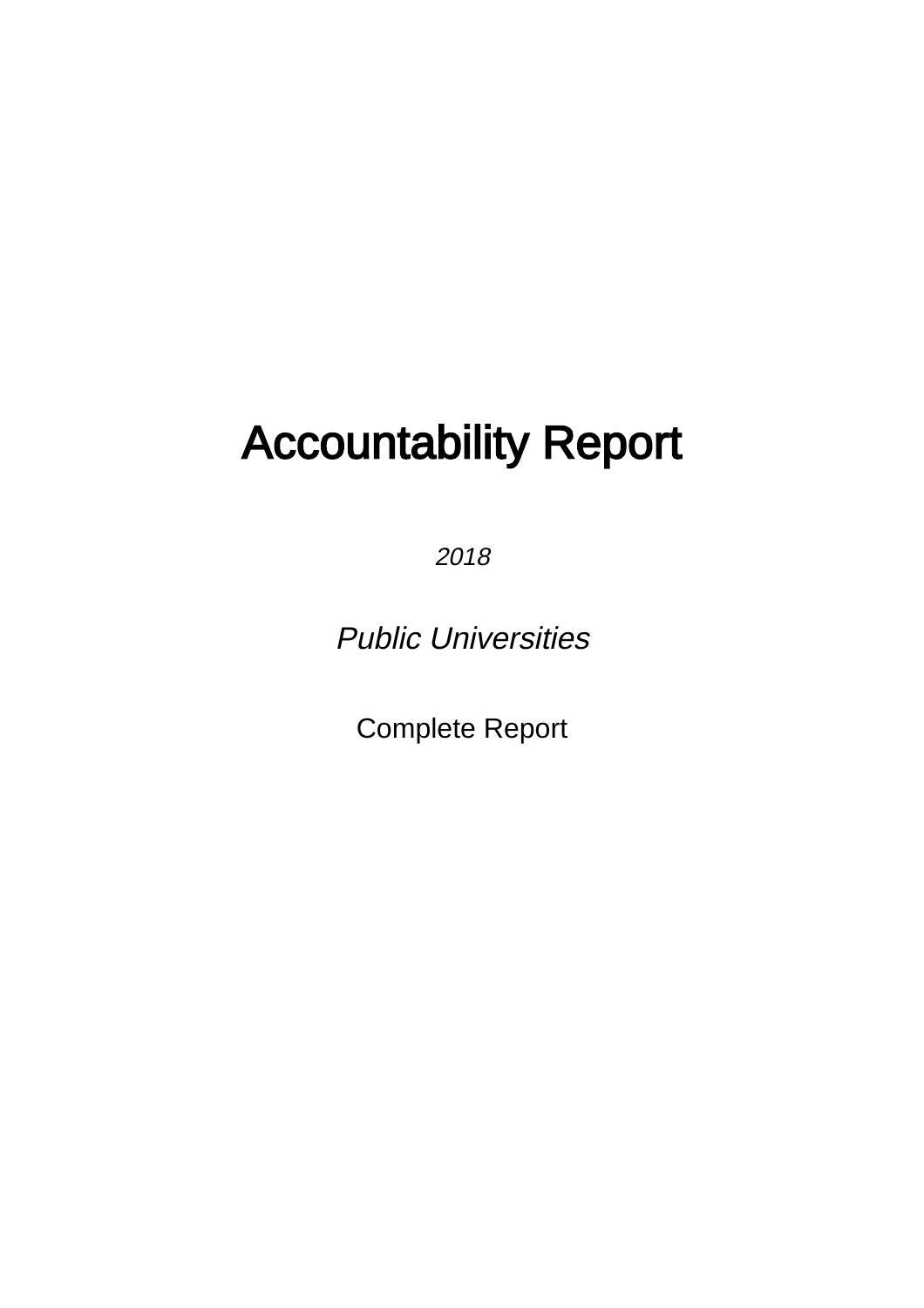## WEST TEXAS A&M UNIVERSITY - Degrees and Certificates Awarded

Degrees and certificates awarded for students at public 4-year institutions. Percent change is from first to last year displayed.

|                                   | 2015                    | 2016  | 2017  | Percent Change |
|-----------------------------------|-------------------------|-------|-------|----------------|
|                                   | Count<br>Count<br>Count |       |       |                |
|                                   |                         |       |       |                |
| Total                             | 1,928                   | 2,103 | 2,269 | 17.7 %         |
| Certificate                       |                         |       |       |                |
| Associate                         |                         |       |       |                |
| Bachelor's                        | 1,453                   | 1,480 | 1,558 | 7.2%           |
| Master's                          | 472                     | 620   | 707   | 49.8%          |
| Doctoral Research<br>Scholarship  | 3                       | 3     | 4     | 33.3%          |
| Doctoral Professional<br>Practice |                         |       |       |                |

### WEST TEXAS A&M UNIVERSITY - Degrees and Certificates Awarded (Economically Disadvantaged)

Economically disadvantaged undergraduates receiving a Certificate, Associate Degree or Bachelor's Degree. Percent change is from first to last year displayed.

|                                      | 2015  | 2016  | 2017  | Percent Change |  |
|--------------------------------------|-------|-------|-------|----------------|--|
|                                      | Count | Count | Count |                |  |
|                                      |       |       |       |                |  |
| Undergraduates Receiving<br>an Award | 831   | 804   | 854   | 2.8%           |  |

# WEST TEXAS A&M UNIVERSITY - Graduation Rate: 4-, 5-, and 6-Year

First-time, full-time entering degree-seeking students who enrolled in a minimum of 12 SCH their first fall semester who graduated from the same institution or another Texas public or independent institution. Percentage point change is from first to last year displayed.

|                              |                 | 2015  |         |                 | 2016  |         | 2017            |       |         | Point  |
|------------------------------|-----------------|-------|---------|-----------------|-------|---------|-----------------|-------|---------|--------|
|                              | Point<br>Change | Count | Percent | Point<br>Change | Count | Percent | Point<br>Change | Count | Percent | Change |
|                              |                 |       |         |                 |       |         |                 |       |         |        |
| 4-Year<br>Graduation<br>Rate | 2011            | 1,203 | 26.0%   | 2012            | 1,199 | 29.6%   | 2013            | 1,284 | 29.6%   | 3.6    |
| * Same                       |                 |       | 24.7%   |                 |       | 27.1%   |                 |       | 27.9%   | 3.2    |
| * Other                      |                 |       | 1.3%    |                 |       | 2.5%    |                 |       | 1.7%    | 0.4    |
| 5-Year<br>Graduation<br>Rate | 2010            | 1,227 | 45.2%   | 2011            | 1,203 | 40.1%   | 2012            | 1,199 | 45.0%   | $-0.2$ |
| * Same                       |                 |       | 39.9%   |                 |       | 36.1%   |                 |       | 39.8%   | $-0.1$ |
| * Other                      |                 |       | 5.4%    |                 |       | 4.0%    |                 |       | 5.3%    | $-0.1$ |
| 6-Year<br>Graduation<br>Rate | 2009            | 1,193 | 45.4%   | 2010            | 1,227 | 50.9%   | 2011            | 1,203 | 46.1%   | 0.7    |
| * Same                       |                 |       | 39.6 %  |                 |       | 44.2%   |                 |       | 40.6%   | 1.0    |
| * Other                      |                 |       | 5.9%    |                 |       | 6.8%    |                 |       | 5.6%    | $-0.3$ |

# WEST TEXAS A&M UNIVERSITY - Fall Headcount

Fall headcount including dual credit students and not including fall flex students. Percent change is from first to last year displayed.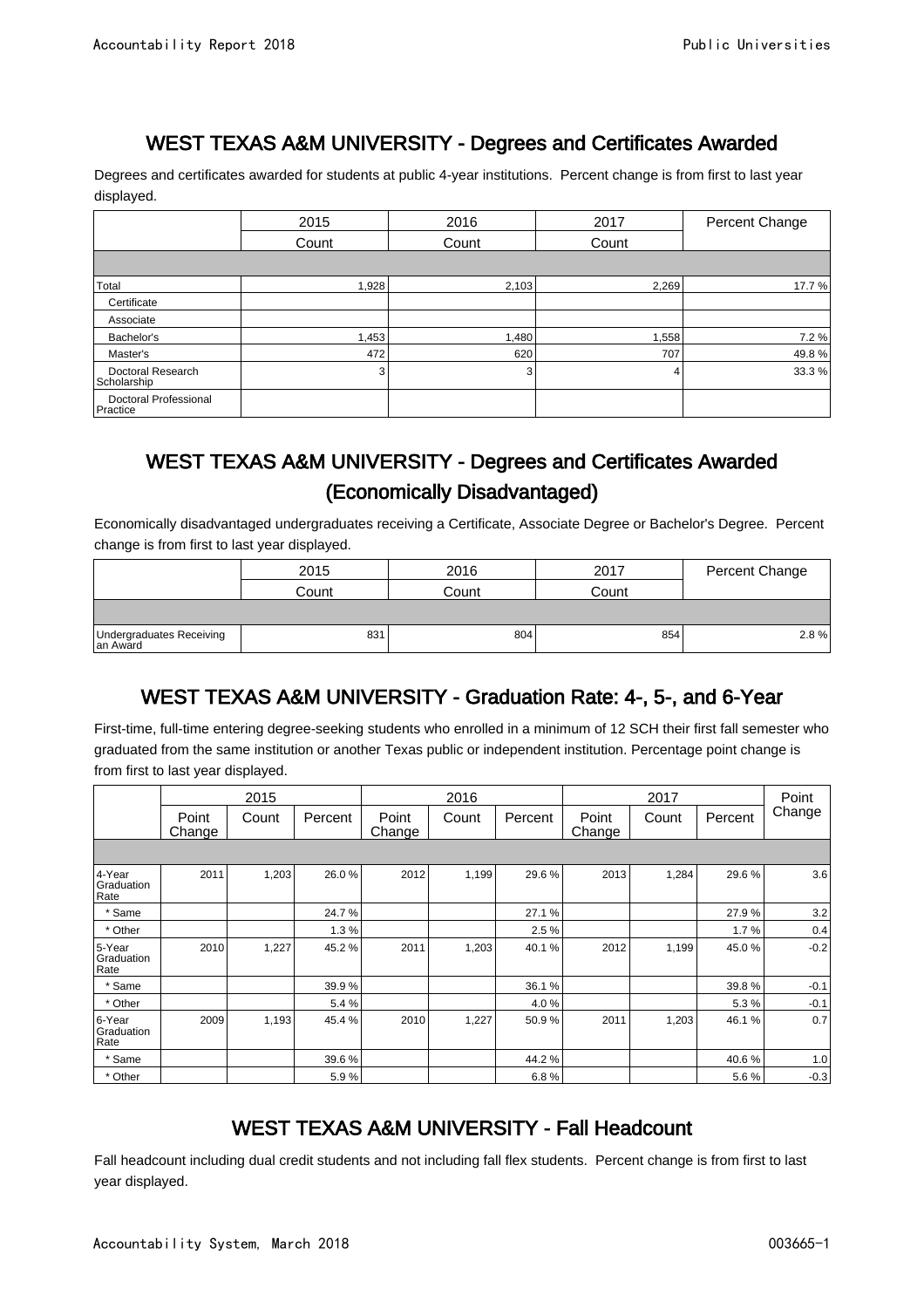|                  | 2015  | 2016  | 2017   | Percent Change |
|------------------|-------|-------|--------|----------------|
|                  | Count |       | Count  |                |
|                  |       |       |        |                |
| Total            | 9,482 | 9,901 | 10,060 | 6.1%           |
| Male             | 4,215 | 4,343 | 4,345  | 3.1%           |
| Female           | 5,267 | 5,558 | 5,715  | 8.5%           |
| Total            | 9,482 | 9,901 | 10,060 | 6.1%           |
| White            | 5,683 | 6,006 | 5,976  | 5.2%           |
| African American | 610   | 630   | 643    | 5.4%           |
| Hispanic         | 2,295 | 2,395 | 2,543  | 10.8%          |
| Asian            | 224   | 268   | 308    | 37.5%          |
| International    | 286   | 251   | 226    | $-21.0%$       |
| Other            | 384   | 351   | 364    | $-5.2%$        |

### WEST TEXAS A&M UNIVERSITY - Working or Enrolled in Texas within One Year after Award

Students found working or enrolled in Texas within one year after earning a degree or certificate. Note that this measure was revised to match the 60x30TX state strategic plan. Percentage point change is from first to last year displayed.

|                         | 2014  |         | 2015  |         | 2016  | Point Change |        |
|-------------------------|-------|---------|-------|---------|-------|--------------|--------|
|                         | Count | Percent | Count | Percent | Count | Percent      |        |
|                         |       |         |       |         |       |              |        |
| Total                   | 822.  | 100.0%  | ,889  | 100.0%  | 2,028 | 100.0 %      | 0.0    |
| <b>Working Only</b>     | 1,180 | 64.8%   | 1.219 | 64.5 %  | 1,243 | 61.3%        | $-3.5$ |
| Enrolled Only           | 75    | 4.1%    | 66    | 3.5%    | 65    | 3.2%         | $-0.9$ |
| Working and<br>Enrolled | 233   | 12.8%   | 224   | 11.9%   | 231   | 11.4 %       | $-1.4$ |
| Not Found               | 334   | 18.3%   | 380   | 20.1 %  | 489   | 24.1 %       | 5.8    |

### WEST TEXAS A&M UNIVERSITY - Undergraduate Student Debt as Percentage of First Year Wage

Median of undergraduate student loan debt as a percentage of first year wage for graduates of Texas public institutions. Point change is from first to last year displayed.

|        | 2013  | 2014  | 2015  | Point Change |
|--------|-------|-------|-------|--------------|
|        | Pct   | Pct   | Pct   |              |
|        |       |       |       |              |
| Median | 69.6% | 70.3% | 67.3% | $-0.0227$    |

# WEST TEXAS A&M UNIVERSITY - Excess Semester Credit Hours Attempted

Average semester credit hours attempted when completing a bachelor's degree. Percentage change is from first to last year displayed.

|       | 2015            | 2016            | 2017  | Percent Change |  |
|-------|-----------------|-----------------|-------|----------------|--|
|       | Count           | Count           | Count |                |  |
|       |                 |                 |       |                |  |
| Same  |                 |                 |       | $-20.0%$       |  |
| Other |                 | 16 <sub>1</sub> | 16    | $-5.9%$        |  |
| Total | 10 <sup>1</sup> |                 |       | $-10.0%$       |  |

### WEST TEXAS A&M UNIVERSITY - Percent of Undergraduates Completing with Debt

Percent of undergraduate students earning an associate or bachelor's degree with student loan debt. Point change is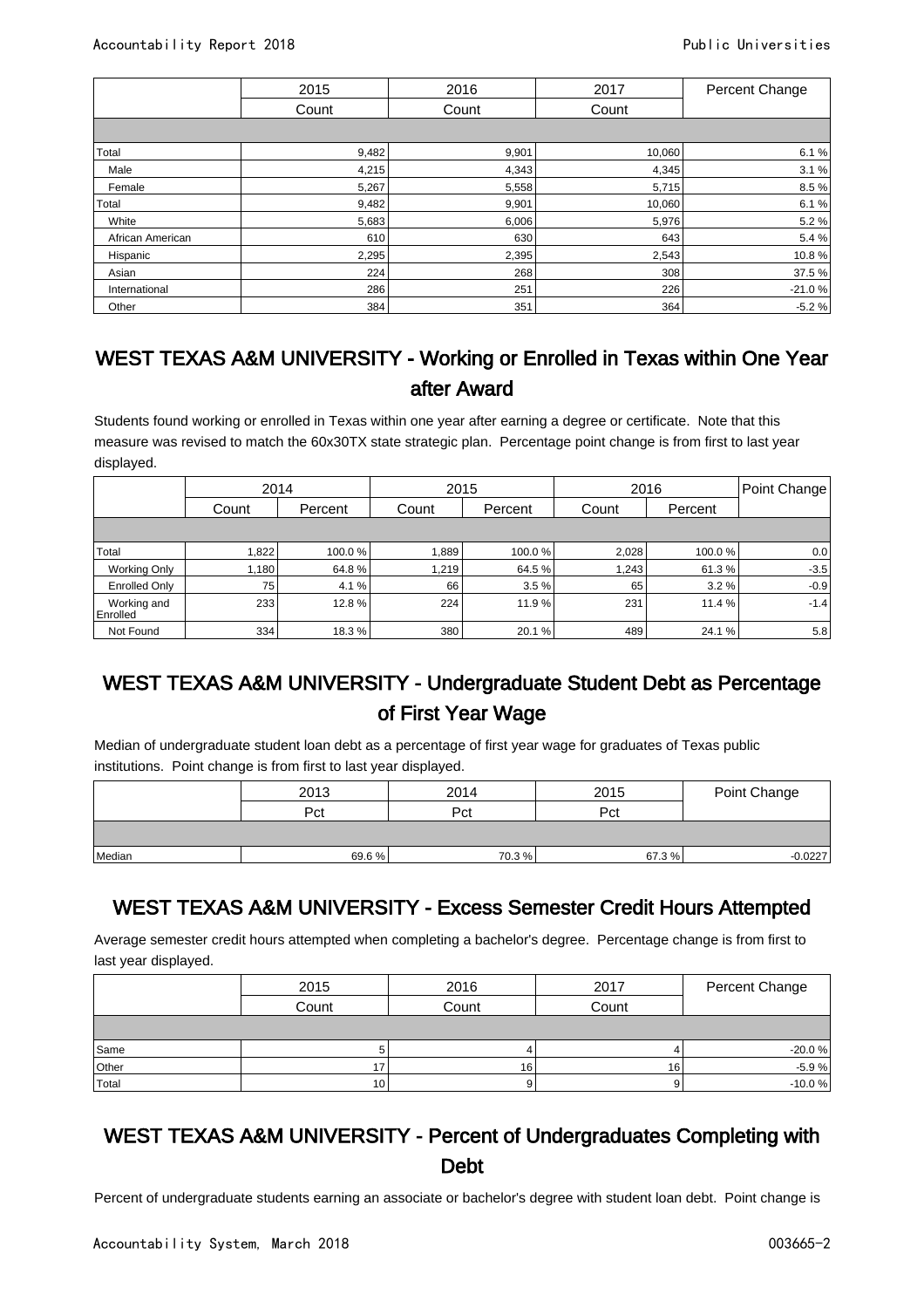from first to last year displayed.

|            | 2015  | 2016  | 2017  | Point Change |  |
|------------|-------|-------|-------|--------------|--|
|            | Pct   | Pct   | Pct   |              |  |
|            |       |       |       |              |  |
| Associate  |       |       |       | 0%           |  |
| Bachelor's | 65.7% | 63.8% | 62.8% | $-2.9%$      |  |
| 'Total     | 65.7% | 63.8% | 62.8% | $-2.9%$      |  |

# WEST TEXAS A&M UNIVERSITY - Tuition and Fees

Average cost of mandatory tuition and fees charged a student taking 30 semester credit hours. Percent change is from first year to last year displayed.

|                          | 2016             | 2017    | 2018    | Percent Change |  |
|--------------------------|------------------|---------|---------|----------------|--|
|                          | Amount<br>Amount |         | Amount  |                |  |
|                          |                  |         |         |                |  |
| Average Tuition and Fees | \$7,514          | \$7,666 | \$8,128 | 8.2%           |  |

# WEST TEXAS A&M UNIVERSITY - Semester Credit Hours

Fall semester credit hours state funded and non-state funded. Percent change is from first to last year displayed.

|                           | 2015    | 2016           | 2017    | Percent Change |  |
|---------------------------|---------|----------------|---------|----------------|--|
|                           | Count   | Count<br>Count |         |                |  |
|                           |         |                |         |                |  |
| <b>Lower Division SCH</b> | 57,522  | 57,037         | 54,965  | $-4.4%$        |  |
| <b>Upper Division SCH</b> | 35,840  | 36,974         | 38,633  | 7.8%           |  |
| Total Undergraduate SCH   | 93,362  | 94,011         | 93,598  | 0.3%           |  |
| Master's SCH              | 12,871  | 14,023         | 14,828  | 15.2 %         |  |
| Doctoral SCH              | 71      | 96             | 67      | $-5.6%$        |  |
| Special Professional SCH  |         |                |         |                |  |
| <b>Optometry SCH</b>      |         |                |         |                |  |
| <b>Total Graduate SCH</b> | 12,942  | 14,119         | 14,895  | 15.1 %         |  |
| <b>AII SCH</b>            | 106,304 | 108,130        | 108,493 | 2.1%           |  |

# WEST TEXAS A&M UNIVERSITY - Students Receiving Pell Grants

Fall undergraduate students receiving a Pell grant as reported in THECB's Financial Aid Database. Percentage point change is from first to last year displayed.

|         | 2014  |         | 2015  |         | 2016  | Point Change |        |
|---------|-------|---------|-------|---------|-------|--------------|--------|
|         | Count | Percent | Count | Percent | Count | Percent      |        |
|         |       |         |       |         |       |              |        |
| Pell    | 2,808 | 39.4 %  | 2,645 | 36.4 %  | 2,618 | 35.4 %       | $-4.0$ |
| No Pell | 4,325 | 60.6%   | 4,629 | 63.6%   | 4,771 | 64.6 %       | 4.0    |

#### WEST TEXAS A&M UNIVERSITY - Fall Undergraduate Students in Texas Top 10% and Top 25%

First-time undergraduates entering the summer/fall class who ranked in the top 10 percent or the top 11-25 percent of their Texas public high school classes. Percentage point change is from first to last year displayed.

|                                 | 2015  |         |       | 2016    |       | 2017<br>Point Change |     |
|---------------------------------|-------|---------|-------|---------|-------|----------------------|-----|
|                                 | Count | Percent | Count | Percent | Count | Percent              |     |
|                                 |       |         |       |         |       |                      |     |
| Enrolled                        | 1,255 | 100.0%  | 1.146 | 100.0%  | 1,065 | 100.0%               | 0.0 |
| * Students in<br>'Texas Top 10% | 238   | 19.0 %  | 212   | 18.5 %  | 204   | 19.2%                | 0.2 |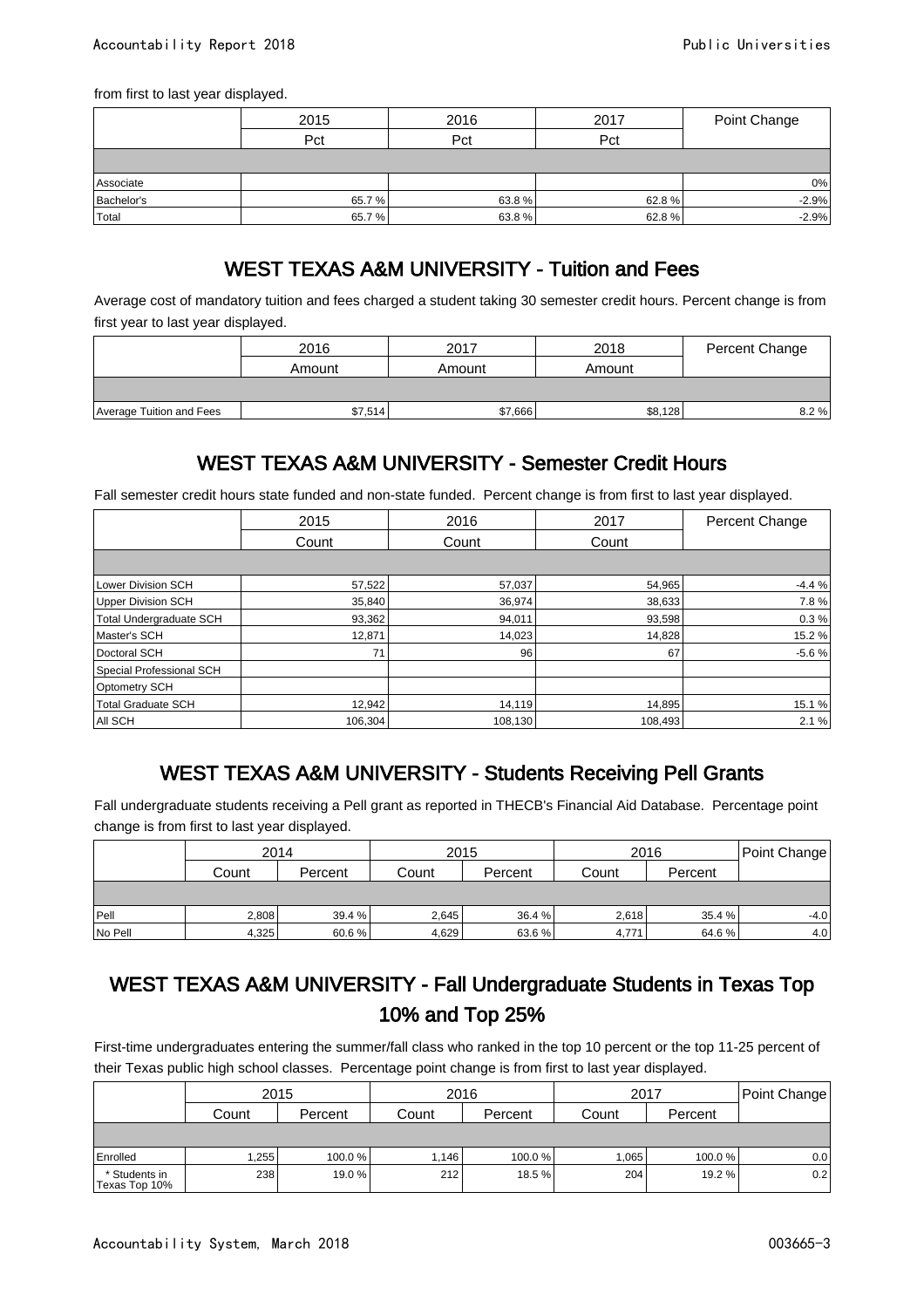| * Students in<br>Texas 11%-25%                | 287   | 22.9%  | 311 | 27.1 % | 284         | 26.7 %   | 3.8  |
|-----------------------------------------------|-------|--------|-----|--------|-------------|----------|------|
| * Other Criteria                              | 723 l | 57.6 % | 618 | 53.9 % | 553         | 51.9%    | -5.7 |
| * Applicant<br>Rejected or<br><b>Withdrew</b> | 5     | 0.4%   |     | 0.3%   | 22          | 2.1%     | 1.7  |
| * No<br>Application                           |       | 0.2%   |     | 0.1%   | $\sim$<br>∠ | $0.2 \%$ | 0.0  |

# WEST TEXAS A&M UNIVERSITY - Students Enrolled in Dual Credit

Fall undergraduate students enrolled in dual credit courses in the fall. Percentage point change is from first to last year displayed.

|                 | 2015  |         | 2016   |         | 2017  | Point Change |     |
|-----------------|-------|---------|--------|---------|-------|--------------|-----|
|                 | Count | Percent | Count  | Percent | Count | Percent      |     |
|                 |       |         |        |         |       |              |     |
| Dual Credit     |       | $0.0\%$ |        | 0.0%    |       | $0.0\%$      | 0.0 |
| Not Dual Credit | 7,274 | 100.0%  | 7,3891 | 100.0%  | 7,394 | 100.0 %      | 0.0 |

# WEST TEXAS A&M UNIVERSITY - Persistence Rates (One Year)

One year persistence rates for first-time, degree-seeking undergraduates enrolled in at least 12 semester credit hours in the fall. Percentage point change from first to last year displayed.

|                                  |                 | 2015  |         |                 | 2016  |         |                 | 2017  |         |        |  |
|----------------------------------|-----------------|-------|---------|-----------------|-------|---------|-----------------|-------|---------|--------|--|
|                                  | Point<br>Change | Count | Percent | Point<br>Change | Count | Percent | Point<br>Change | Count | Percent | Change |  |
|                                  |                 |       |         |                 |       |         |                 |       |         |        |  |
| l 1-Year<br>Persistence<br>Rates | 2014            | 1,323 | 75.4 %  | 2015            | 1,382 | 78.4 %  | 2016            | 1,304 | 76.2 %  | 0.8    |  |
| * Same                           |                 |       | 63.1 %  |                 |       | 64.7%   |                 |       | 63.7%   | 0.6    |  |
| * Other                          |                 |       | 12.2 %  |                 |       | 13.7%   |                 |       | 12.6%   | 0.4    |  |

# WEST TEXAS A&M UNIVERSITY - Persistence Rates (Two Year)

Two year persistence rates for first-time, degree-seeking undergraduates enrolled in at least 12 semester credit hours in the fall. Percentage point change from first to last year displayed.

|                                |                 | 2015  |         | 2016            |       |         |                 | Point |         |        |
|--------------------------------|-----------------|-------|---------|-----------------|-------|---------|-----------------|-------|---------|--------|
|                                | Point<br>Change | Count | Percent | Point<br>Change | Count | Percent | Point<br>Change | Count | Percent | Change |
|                                |                 |       |         |                 |       |         |                 |       |         |        |
| 2-Year<br>Persistence<br>Rates | 2013            | 1,283 | 69.3%   | 2014            | 1,323 | 69.3%   | 2015            | 1,381 | 69.4 %  | 0.1    |
| * Same                         |                 |       | 53.8%   |                 |       | 53.0%   |                 |       | 54.5 %  | 0.7    |
| * Other                        |                 |       | 15.5 %  |                 |       | 16.3%   |                 |       | 15.0%   | $-0.5$ |

# WEST TEXAS A&M UNIVERSITY - Graduation and Persistence Rate (Six Year)

Six year graduation and persistence rate for first-time, full-time degree-seeking students who enrolled in a minimum of 12 semester credit hours their first fall semester. Percentage point change is from first to last year displayed.

|                              |                 | 2015  |         |                 | 2016  |         |                 | 2017  |         |        |  |
|------------------------------|-----------------|-------|---------|-----------------|-------|---------|-----------------|-------|---------|--------|--|
|                              | Point<br>Change | Count | Percent | Point<br>Change | Count | Percent | Point<br>Change | Count | Percent | Change |  |
|                              |                 |       |         |                 |       |         |                 |       |         |        |  |
| 6-Year<br>Graduation<br>Rate | 2009            | 1,193 | 56.5%   | 2010            | 1,227 | 59.5%   | 2011            | 1,203 | 53.2 %  | $-3.3$ |  |
| * Same                       |                 | 527   | 44.2 %  |                 | 576   | 46.9%   |                 | 521   | 43.3 %  | $-0.9$ |  |
| * Other                      |                 | 147   | 12.3 %  |                 | 154   | 12.6%   |                 | 119   | 9.9%    | $-2.4$ |  |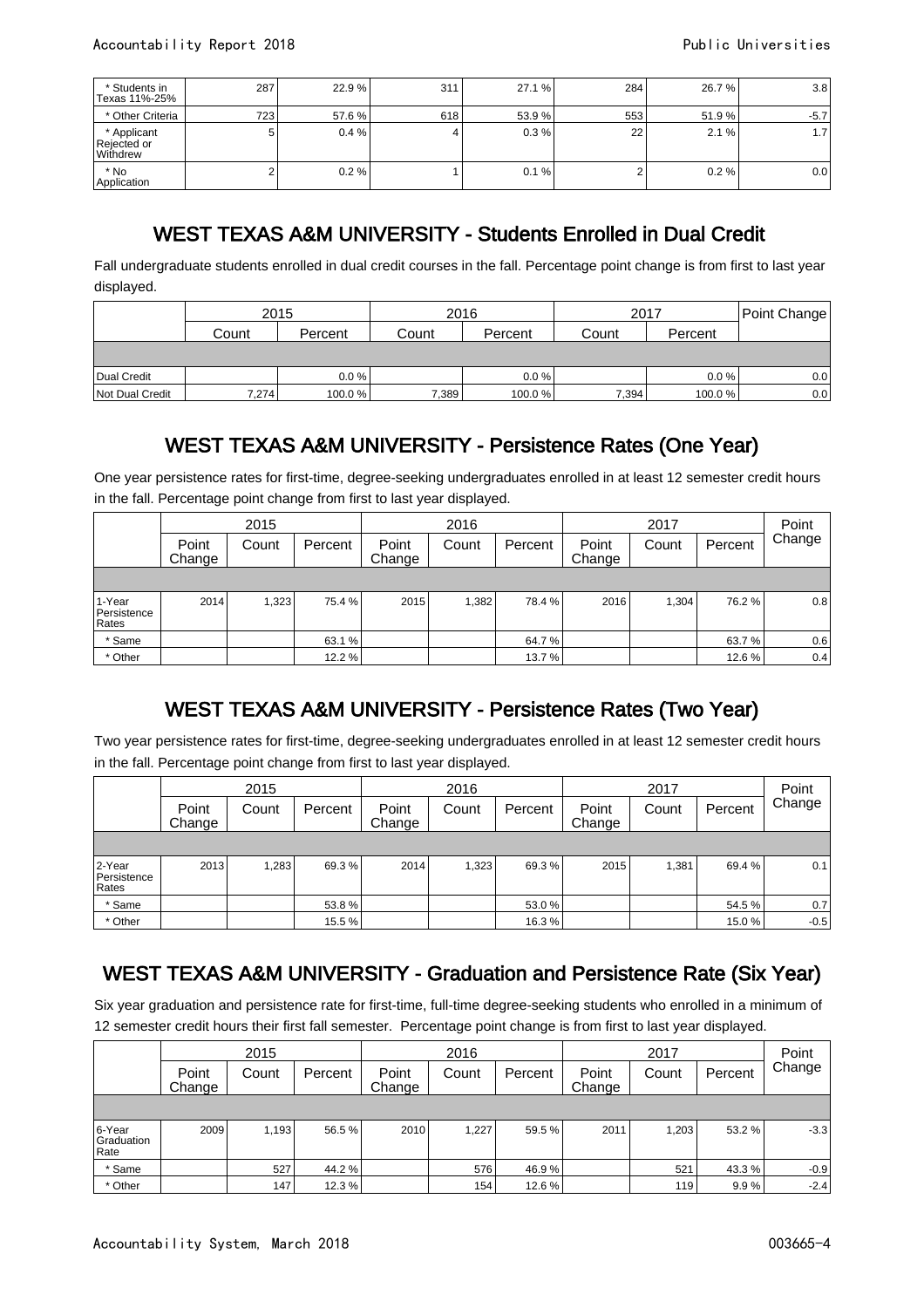### WEST TEXAS A&M UNIVERSITY - Graduation Rates for Master's Programs

Master's students receiving a master's degree within five years. Percentage point change is from first to last year displayed.

|                               |                 | 2015  |         | 2016            |       |         |                 | Point |         |        |
|-------------------------------|-----------------|-------|---------|-----------------|-------|---------|-----------------|-------|---------|--------|
|                               | Point<br>Change | Count | Percent | Point<br>Change | Count | Percent | Point<br>Change | Count | Percent | Change |
|                               |                 |       |         |                 |       |         |                 |       |         |        |
| Master's                      | 2010            | 253   | 100.0%  | 2011            | 285   | 100.0%  | 2012            | 271   | 100.0%  | 0.0    |
| Graduated<br>with<br>Master's |                 | 167   | 66.0%   |                 | 185   | 64.9%   |                 | 178   | 65.7%   | $-0.3$ |
| * Did not<br>graduate         |                 | 86    | 34.0 %  |                 | 100   | 35.1%   |                 | 93    | 34.3%   | 0.3    |

# WEST TEXAS A&M UNIVERSITY - Graduation Rates for Doctoral Programs

Doctoral students receiving a doctorate within ten years. Percentage point change is from first to last year displayed.

|                                  |                 | 2015  |         |                 | 2016  |         | 2017            |       |         | Point  |
|----------------------------------|-----------------|-------|---------|-----------------|-------|---------|-----------------|-------|---------|--------|
|                                  | Point<br>Change | Count | Percent | Point<br>Change | Count | Percent | Point<br>Change | Count | Percent | Change |
|                                  |                 |       |         |                 |       |         |                 |       |         |        |
| Doctoral                         |                 |       |         | 2006            |       | 100.0%  |                 |       |         |        |
| Graduated<br>l with<br>Doctorate |                 |       |         |                 |       | 100.0%  |                 |       |         |        |
| * Did not<br>graduate            |                 |       |         |                 |       | 0.0%    |                 |       |         |        |

### WEST TEXAS A&M UNIVERSITY - Graduates as a Percent of Undergraduate FTE Enrollment

The number of students who received an bachelor's degree from the institution in a given year divided by the annual full-time equivalent enrollment at that institution. Percentage point change is from first to last year displayed.

|           | 2015  | 2016  | 2017  | Point Change |
|-----------|-------|-------|-------|--------------|
|           | Pct   | Pct   | Pct   |              |
|           |       |       |       |              |
| Bachelors | 23.6% | 23.5% | 24.9% | 0.0128       |

### WEST TEXAS A&M UNIVERSITY - Graduation Rate of 2-Year College Students Who Transfer to a University

Graduation rate of 2-year college students who transfer to a university. Rates are grouped by those who transferred with more or less than 30 semester credit hours. Percentage point change is from first to last year displayed.

|                            | 2015  |         |       | 2016    | 2017  |         | Point Change |
|----------------------------|-------|---------|-------|---------|-------|---------|--------------|
|                            | Count | Percent | Count | Percent | Count | Percent |              |
|                            |       |         |       |         |       |         |              |
| Less than 30<br><b>SCH</b> | 142   | 100.0%  | 122   | 100.0%  | 147   | 100.0%  | 0.0          |
| * Graduation<br>Rate       | 57    | 40.1%   | 61    | 50.0%   | 65    | 44.2%   | 4.1          |
| * Not Found<br>Graduated   | 85    | 59.9%   | 61    | 50.0%   | 82    | 55.8%   | $-4.1$       |
| 30 or More SCH             | 508   | 100.0%  | 519   | 100.0%  | 585   | 100.0%  | 0.0          |
| * Graduation<br>Rate       | 298   | 58.7%   | 303   | 58.4 %  | 334   | 57.1 %  | $-1.6$       |
| * Not Found<br>Graduated   | 210   | 41.3%   | 216   | 41.6%   | 251   | 42.9%   | 1.6          |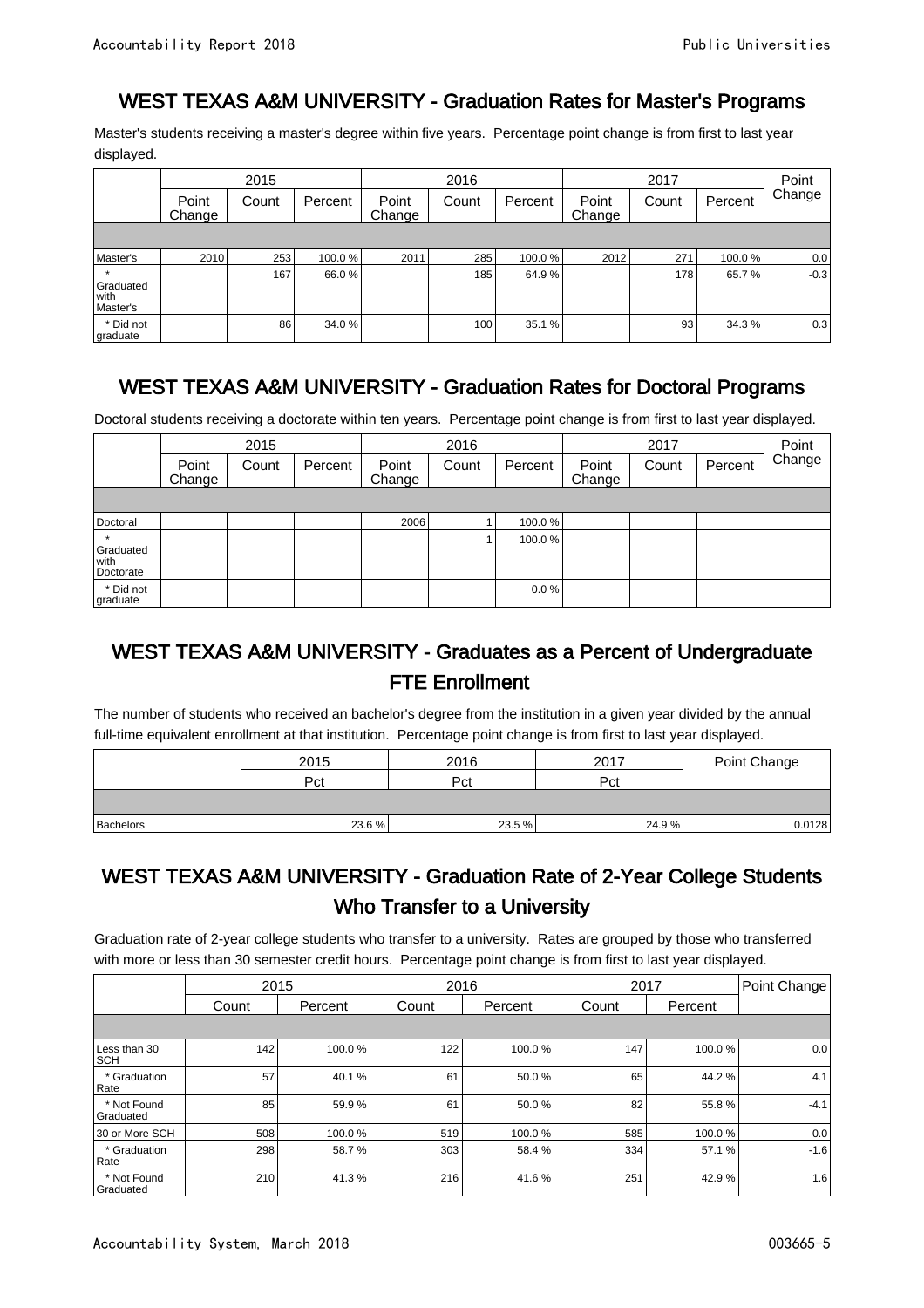### WEST TEXAS A&M UNIVERSITY - Bachelor's Graduates with Hours at a Texas 2-Year College

Bachelor's graduates who accrued semester credit hours (SCH) at a Texas public two-year institution at any time before graduation. Percentage point change is from first to last year displayed.

|                            | 2015  |         |       | 2016    | 2017  | Point Change |        |
|----------------------------|-------|---------|-------|---------|-------|--------------|--------|
|                            | Count | Percent | Count | Percent | Count | Percent      |        |
|                            |       |         |       |         |       |              |        |
| Less than 30<br><b>SCH</b> | 499   | 34.4 %  | 489   | 33.0 %  | 527   | 33.8%        | $-0.6$ |
| 30 or More SCH             | 502   | 34.6%   | 538   | 36.4 %  | 503   | 32.3%        | $-2.3$ |

### WEST TEXAS A&M UNIVERSITY - Underprepared Students Who Satisfy TSI in Two Years

Of the first-time summer/fall entering (non-flex entry) degree-seeking undergraduates who did not meet the college readiness standard (math, reading, writing) and were not TSI exempted, the percent of students who satisfied TSI requirements in 2 years. Percentage point change is from first to last year displayed.

|                | 2012    |         | 2013  |         |       | 2014    | Point Change |
|----------------|---------|---------|-------|---------|-------|---------|--------------|
|                | Count   | Percent | Count | Percent | Count | Percent |              |
|                |         |         |       |         |       |         |              |
| Math           | 110     | 100.0%  | 135   | 100.0%  | 282   | 100.0%  | 0.0          |
| * Met          | 71      | 64.5%   | 84    | 62.2%   | 153   | 54.3%   | $-10.2$      |
| * Did Not Meet | 39      | 35.5%   | 51    | 37.8%   | 129   | 45.7%   | 10.2         |
| Reading        | 23      | 100.0%  | 35    | 100.0%  | 265   | 100.0%  | 0.0          |
| * Met          | 17      | 73.9%   | 10    | 28.6%   | 100   | 37.7 %  | $-36.2$      |
| * Did Not Meet | 6       | 26.1%   | 25    | 71.4 %  | 165   | 62.3%   | 36.2         |
| Writing        | 51      | 100.0%  | 55    | 100.0%  | 280   | 100.0%  | 0.0          |
| * Met          | $22 \,$ | 43.1 %  | 23    | 41.8%   | 107   | 38.2%   | $-4.9$       |
| * Did Not Meet | 29      | 56.9%   | 32    | 58.2%   | 173   | 61.8%   | 4.9          |

## WEST TEXAS A&M UNIVERSITY - Underprepared Students Completing a College Level Course

Underprepared first-time summer/fall entering (non-flex entry) degree-seeking undergraduates in each subject are tracked to determine whether they successfully complete a college-level course in the subject they entered not ready (math, reading, writing) within 2 years. Percentage point change is from first to last year displayed.

|                                     | 2012  |         | 2013  |         | 2014  |         | Point Change |
|-------------------------------------|-------|---------|-------|---------|-------|---------|--------------|
|                                     | Count | Percent | Count | Percent | Count | Percent |              |
|                                     |       |         |       |         |       |         |              |
| Math                                | 110   | 100.0%  | 135   | 100.0%  | 282   | 100.0%  | 0.0          |
| * Completed<br>Course               | 43    | 39.1%   | 51    | 37.8%   | 181   | 64.2%   | 25.1         |
| * Did Not<br><b>Complete Course</b> | 67    | 60.9%   | 84    | 62.2%   | 101   | 35.8%   | $-25.1$      |
| Reading                             | 23    | 100.0%  | 35    | 100.0%  | 265   | 100.0%  | 0.0          |
| * Completed<br>Course               | 10    | 43.5%   | 8     | 22.9%   | 183   | 69.1%   | 25.6         |
| * Did Not<br><b>Complete Course</b> | 13    | 56.5%   | 27    | 77.1%   | 82    | 30.9%   | $-25.6$      |
| Writing                             | 51    | 100.0%  | 55    | 100.0%  | 280   | 100.0%  | 0.0          |
| * Completed<br>Course               | 12    | 23.5%   | 12    | 21.8%   | 175   | 62.5%   | 39.0         |
| * Did Not<br>Complete Course        | 39    | 76.5%   | 43    | 78.2%   | 105   | 37.5%   | $-39.0$      |

#### WEST TEXAS A&M UNIVERSITY - Prepared Students Completing a College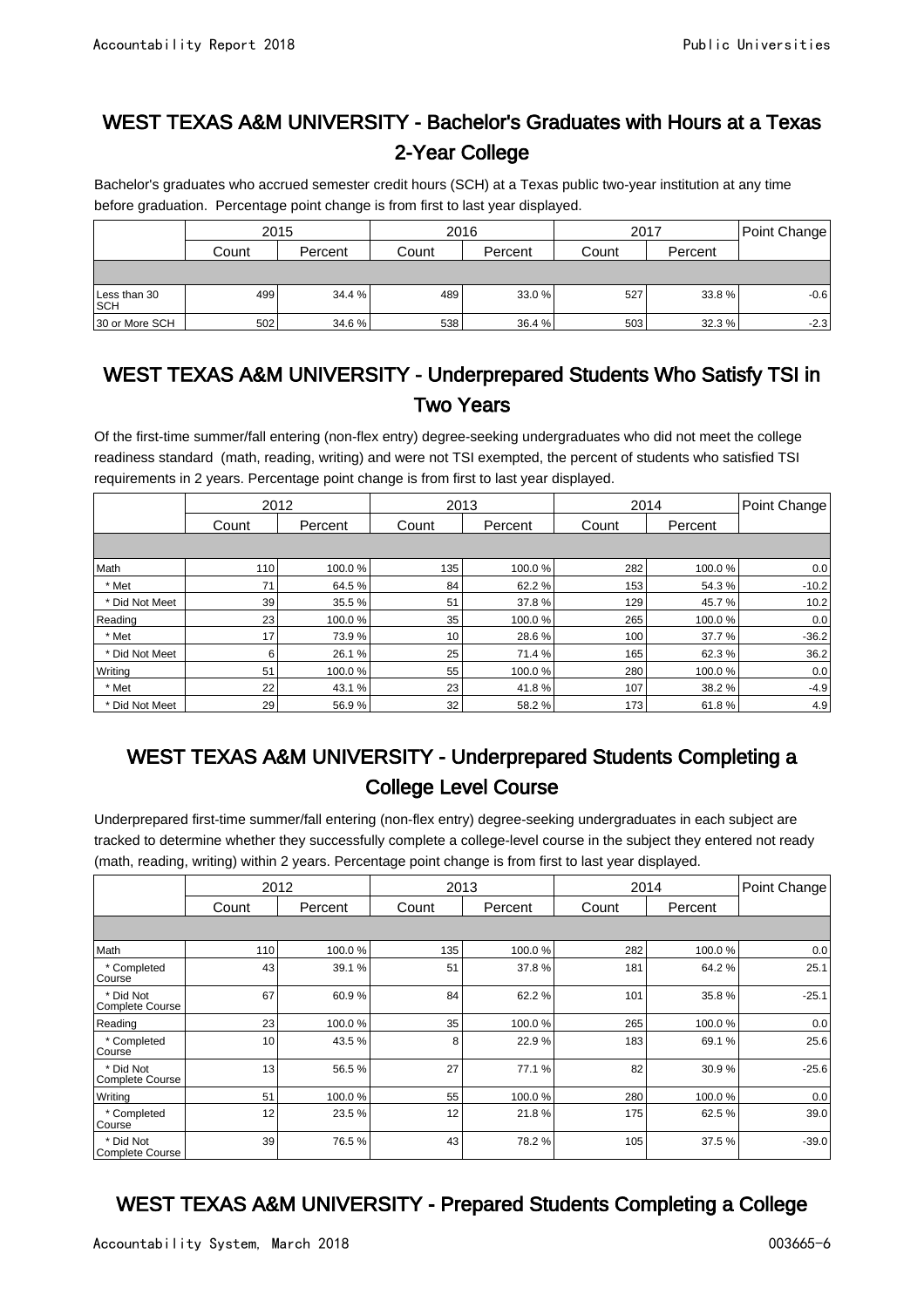# Level Course

Prepared first-time summer/fall entering (non-flex entry) degree-seeking undergraduates in each subject are tracked to determine whether they successfully complete a college-level course in each subject area (math, reading, writing) within 2 years. Percentage point change is from first to last year displayed.

|                                     |       | 2012    | 2013  |         |       | 2014    | Point Change |
|-------------------------------------|-------|---------|-------|---------|-------|---------|--------------|
|                                     | Count | Percent | Count | Percent | Count | Percent |              |
|                                     |       |         |       |         |       |         |              |
| Math                                | 1,095 | 100.0%  | 1,165 | 100.0%  | 1,057 | 100.0%  | 0.0          |
| * Completed<br>Course               | 689   | 62.9%   | 755   | 64.8%   | 665   | 62.9%   | 0.0          |
| * Did Not<br><b>Complete Course</b> | 406   | 37.1 %  | 410   | 35.2%   | 392   | 37.1 %  | 0.0          |
| Reading                             | 1,182 | 100.0%  | 1,265 | 100.0%  | 1,074 | 100.0%  | 0.0          |
| * Completed<br>Course               | 980   | 82.9%   | 1,060 | 83.8%   | 933   | 86.9%   | 4.0          |
| * Did Not<br><b>Complete Course</b> | 202   | 17.1%   | 205   | 16.2%   | 141   | 13.1%   | $-4.0$       |
| Writing                             | 1,154 | 100.0%  | 1,245 | 100.0%  | 1,059 | 100.0%  | 0.0          |
| * Completed<br>Course               | 656   | 56.8%   | 679   | 54.5%   | 539   | 50.9%   | $-5.9$       |
| * Did Not<br><b>Complete Course</b> | 498   | 43.2%   | 566   | 45.5 %  | 520   | 49.1%   | 5.9          |

### WEST TEXAS A&M UNIVERSITY - Underprepared and Prepared Students Receiving an Award

Underprepared and prepared students receiving a baccalaureate or above within six years. Percentage point change is from first to last year displayed.

|                                        |                 | 2015  |         |                 | 2016  |         |                 | 2017  |         | Point  |
|----------------------------------------|-----------------|-------|---------|-----------------|-------|---------|-----------------|-------|---------|--------|
|                                        | Point<br>Change | Count | Percent | Point<br>Change | Count | Percent | Point<br>Change | Count | Percent | Change |
|                                        |                 |       |         |                 |       |         |                 |       |         |        |
| Prepared                               | 2009            | 862   | 52.7%   | 2010            | 981   | 57.7%   | 2011            | 1,022 | 49.9%   | $-2.8$ |
| Bachelor's<br>l or Above               |                 |       | 52.7%   |                 |       | 57.7%   |                 |       | 49.9%   | $-2.8$ |
| Underprepa<br>red                      | 2009            | 331   | 26.6%   | 2010            | 246   | 24.0%   | 2011            | 181   | 24.9%   | $-1.7$ |
| $\mathbf{d}$<br>Bachelor's<br>or Above |                 |       | 26.6%   |                 |       | 24.0%   |                 |       | 24.9%   | $-1.7$ |

# WEST TEXAS A&M UNIVERSITY - Degrees Awarded by Level

Degrees awarded by level for out-of-state peer comparison. Percent change is from first to last year displayed.

|                                             | Associate | <b>Baccalaureate</b> | <b>Masters</b> | Doctoral<br>Research<br>Scholarship | Doctoral<br>Professional<br>Practice | Percent<br>Change |
|---------------------------------------------|-----------|----------------------|----------------|-------------------------------------|--------------------------------------|-------------------|
|                                             | Count     | Count                | Count          | Count                               | Count                                |                   |
|                                             |           |                      |                |                                     |                                      |                   |
| West Texas A&M<br><b>University</b>         |           |                      |                | 5                                   |                                      | $-100.0%$         |
| Arkansas State<br>University-Main<br>Campus | 512       |                      |                | 16                                  | 35                                   | $-93.2%$          |
| <b>Murray State</b><br>University           | 22        |                      |                |                                     | 9                                    | $-59.1%$          |
| University of Central<br>Missouri           |           |                      |                |                                     |                                      |                   |
| Appalachian State<br>University             |           |                      |                | 9                                   |                                      | $-100.0%$         |
| Tennessee<br>Technological<br>University    |           |                      |                | 12                                  |                                      | $-100.0%$         |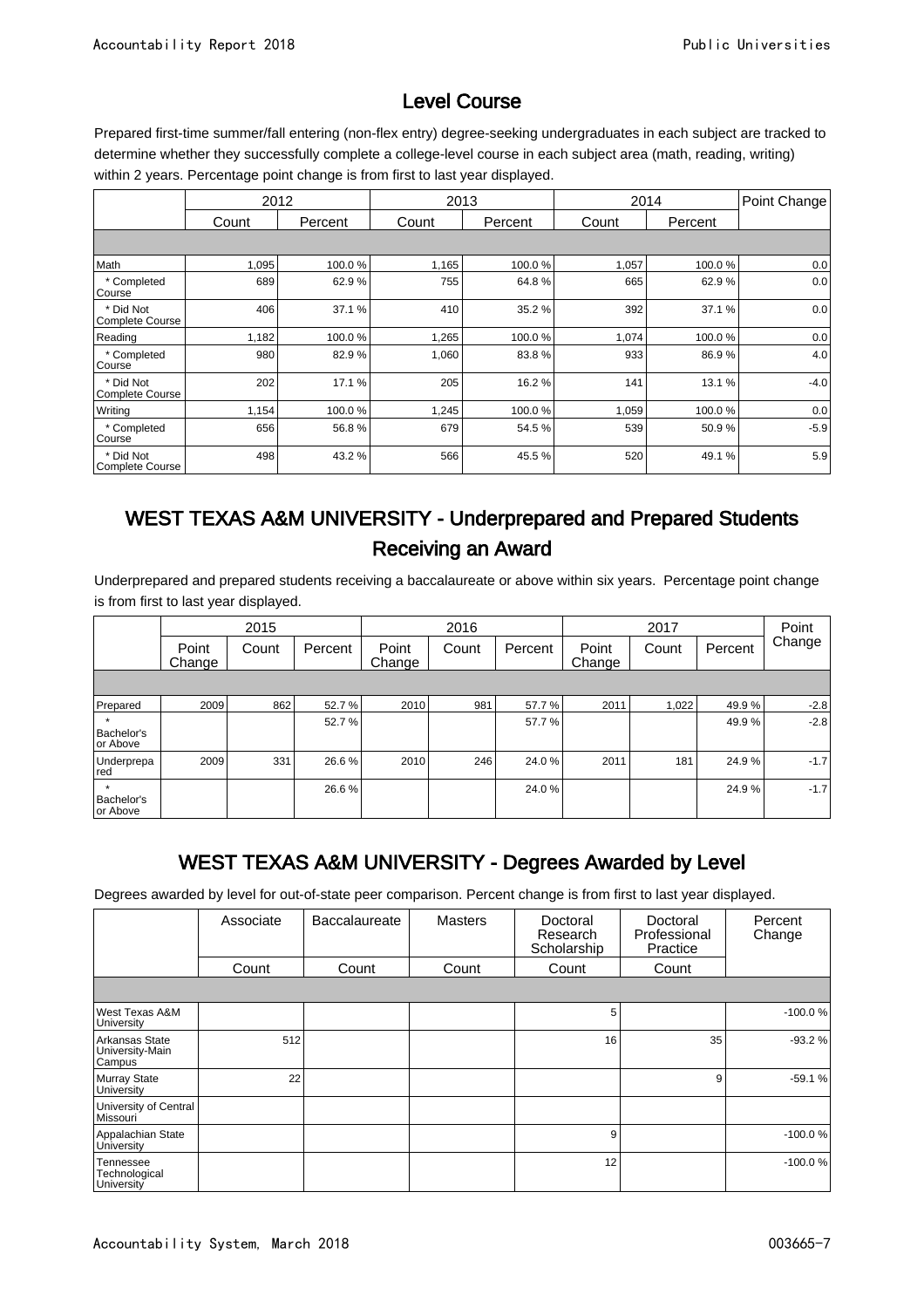### WEST TEXAS A&M UNIVERSITY - Degrees Awarded by Ethnicity

Degrees awarded by ethnicity for out-of-state peer comparison. Percent change is from first to last year displayed.

|                                             | White | African<br>American | Hispanic | Asian | International | Other | Percent<br>Change |
|---------------------------------------------|-------|---------------------|----------|-------|---------------|-------|-------------------|
|                                             | Count | Count               | Count    | Count | Count         | Count |                   |
|                                             |       |                     |          |       |               |       |                   |
| West Texas A&M<br>University                | 1,331 | 96                  | 418      | 42    |               | 181   | $-86.4%$          |
| Arkansas State<br>University-Main<br>Campus | 2,741 | 450                 | 82       | 23    | 221           | 117   | $-95.7%$          |
| <b>Murray State</b><br>University           | 1,893 | 125                 | 40       | 20    | 290           | 46    | $-97.6%$          |
| University of<br>Central Missouri           | 2,001 | 185                 | 77       | 29    | 1,408         | 226   | $-88.7%$          |
| Appalachian<br><b>State University</b>      | 3,879 | 126                 | 162      | 61    | 24            | 205   | $-94.7%$          |
| Tennessee<br>Technological<br>University    | 1,875 | 77                  | 35       | 28    | 174           | 52    | $-97.2%$          |

# WEST TEXAS A&M UNIVERSITY - Degrees by Gender

Degrees awarded by gender for out-of-state peer comparison. Percent change is from first to last year displayed.

|                                          | Male   | Female | Percent Change |  |
|------------------------------------------|--------|--------|----------------|--|
|                                          | Count  | Count  |                |  |
|                                          |        |        |                |  |
| West Texas A&M University                | 791    | 1,277  | 61.4%          |  |
| Arkansas State University-Main<br>Campus | 1,297  | 2,337  | 80.2%          |  |
| Murray State University                  | 967    | 1.447  | 49.6 %         |  |
| University of Central Missouri           | 2,084  | 1.842  | $-11.6%$       |  |
| Appalachian State University             | 1,924  | 2,533  | 31.7%          |  |
| Tennessee Technological University       | 1,1331 | 1,108  | $-2.2%$        |  |

# WEST TEXAS A&M UNIVERSITY - Certification and Licensure Pass Rates

State-level data not available for this measure. Percentage point change is from first to last year displayed.

|             | 2015    | 2016   | 2017 | Point Change |
|-------------|---------|--------|------|--------------|
|             | Pct     | Pct    | Pct  |              |
|             |         |        |      |              |
| Law         |         |        |      | $0\%$        |
| Pharmacy    |         |        |      | 0%           |
| Nursing     | 97.7%   | 97.7%  |      | $-97.7%$     |
| Engineering | 100.0 % | 100.0% |      | $-100%$      |

### WEST TEXAS A&M UNIVERSITY - Bachelor's Degree Graduates With No More Than 3 Excess Hours

Percent of bachelor's degree graduates completing with no more than 3 hours of their degree plan from a public university.

|                                             | 2015   | 2016  | 2017  |  |
|---------------------------------------------|--------|-------|-------|--|
|                                             | Pct    | Pct   | Pct   |  |
|                                             |        |       |       |  |
| Percent with no more than 3 excess<br>hours | 41.6 % | 44.9% | 44.8% |  |

# WEST TEXAS A&M UNIVERSITY - Average Debt of Graduates with Loans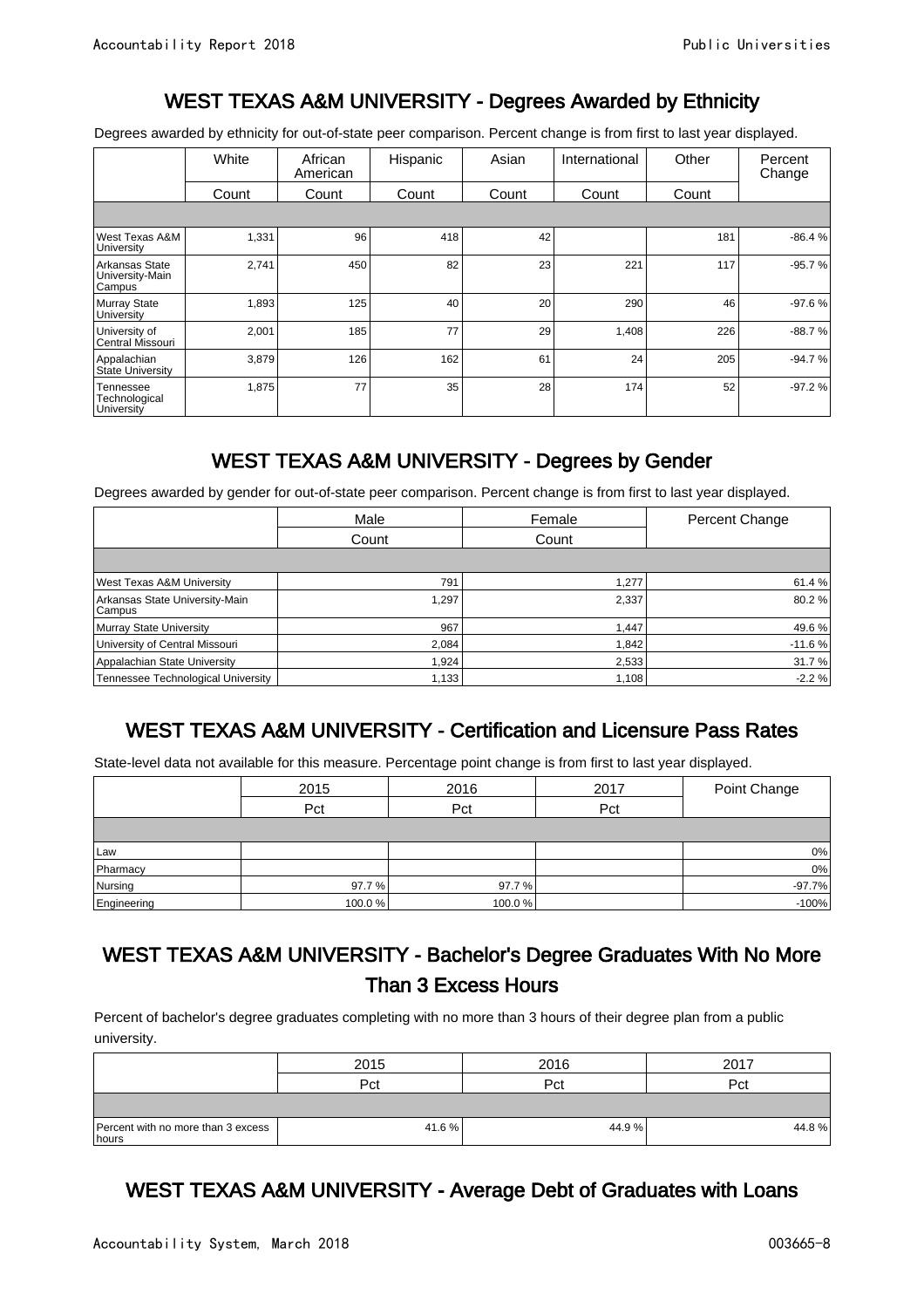Each student's debt at time of receiving an applicable degree, based on the highest degree earned. Percent change from first year to last year displayed.

|                    | 2015     | 2016     | 2017     | Percent Change |
|--------------------|----------|----------|----------|----------------|
|                    | Amount   | Amount   | Amount   |                |
|                    |          |          |          |                |
| Same               | \$27,671 | \$26,292 | \$28,149 | 1.7%           |
| <sup>1</sup> Other | \$25,765 | \$26,908 | \$26,476 | 2.8%           |
| Total              | \$27,000 | \$26,504 | \$27,646 | 2.4%           |

### WEST TEXAS A&M UNIVERSITY - Percent of State-funded Attempted SCH **Completed**

Fall state-funded semester credit hours (SCH) completed divided by the fall state-funded semester credit hours attempted. Percentage point change is from first to last year displayed.

|                        | 2014   | 2015  | 2016  | Point Change |
|------------------------|--------|-------|-------|--------------|
|                        | Pct    | Pct   | Pct   |              |
|                        |        |       |       |              |
| Completed              | 94.0 % | 94.2% | 95.2% | 1.2%         |
| Successfully completed | 86.5%  | 87.5% | 88.3% | .8%          |

# WEST TEXAS A&M UNIVERSITY - Average Time to Degree in Years

The average length of time in years to complete a bachelor's degree (for public universities) or an associate degree (for public two-year institutions). Percent change is from first year to last year displayed.

|                        | 2015             | 2016        | 2017        | Percent Change |
|------------------------|------------------|-------------|-------------|----------------|
|                        | TotalCount1      | TotalCount1 | TotalCount1 |                |
|                        |                  |             |             |                |
| Average Time to Degree | 4.8 <sub>1</sub> | 4.81        | 4.8         | 0.0 %          |

# WEST TEXAS A&M UNIVERSITY - Average SCH to Degree

The average attempted semester credit hours (SCH) to complete a bachelor's degree (for public universities) or an associate degree (for public two-year institutions). Percent change is from first year to last year displayed.

|                       | 2015  | 2016             | 2017  | Percent Change |
|-----------------------|-------|------------------|-------|----------------|
|                       | Count | Count            | Count |                |
|                       |       |                  |       |                |
| Average SCH to Degree | 131   | 129 <sup>1</sup> | 129   | $-1.5%$        |

# WEST TEXAS A&M UNIVERSITY - Tuition and Fees

Tuition and fees for out-of-state peer comparison. Percent change is from first year to last year displayed.

|                                           | 2014    | 2015    | 2016    | Percent Change |
|-------------------------------------------|---------|---------|---------|----------------|
|                                           | Amount  | Amount  | Amount  |                |
|                                           |         |         |         |                |
| West Texas A&M University                 | \$6,782 | \$7,041 | \$7,699 | 13.5 %         |
| Arkansas State University-<br>Main Campus | \$7,720 | \$8,050 | \$8,200 | 6.2%           |
| Murray State University                   | \$7,392 | \$7,608 | \$8,400 | 13.6%          |
| University of Central<br>Missouri         | \$7,265 | \$7,322 | \$7,342 | 1.1%           |
| Appalachian State University              | \$6,553 | \$6,852 | \$7,136 | 8.9%           |
| Tennessee Technological<br>University     | \$7,679 | \$8,011 | \$8,203 | 6.8%           |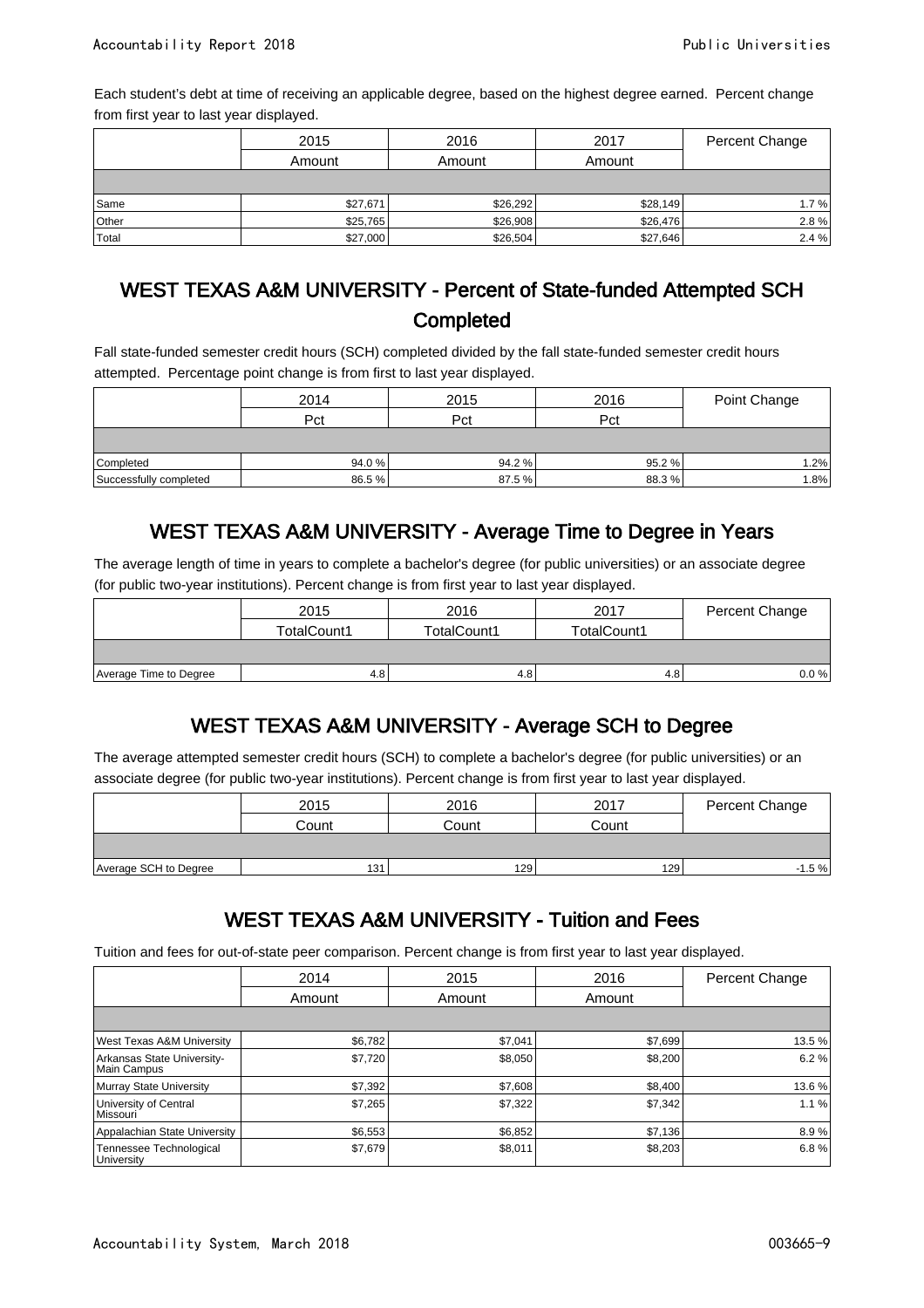### WEST TEXAS A&M UNIVERSITY - Average and Median Lower Division Class Size

Fall average and median lower division class size organized by class type (1, 2, and 4) at the freshman and sophomore level. Percentage change is from first year to last year displayed.

|                    | 2015            | 2016  | 2017  | Percent Change |
|--------------------|-----------------|-------|-------|----------------|
|                    | Count           | Count | Count |                |
|                    |                 |       |       |                |
| Average Class Size | 30 <sup>1</sup> | 29    | 28    | $-6.7%$        |
| Median Class Size  | 25              | 25    | 24    | $-4.0%$        |

# WEST TEXAS A&M UNIVERSITY - Student/Faculty Ratio

Fall full-time student equivalents (FTSE) divided by full-time equivalent (FTE) faculty. Percent change is from first year to last year displayed.

|                       | 2014              | 2015              | 2016              | Percent Change |
|-----------------------|-------------------|-------------------|-------------------|----------------|
|                       | <b>RatioCount</b> | <b>RatioCount</b> | <b>RatioCount</b> |                |
|                       |                   |                   |                   |                |
| Student/Faculty Ratio | 21:1              | 21:1              | 20:1              | $-4.8%$        |

### WEST TEXAS A&M UNIVERSITY - Federal and Private Research Expenditures per FTE Faculty

Federal and private research expenditures divided by the number of fall tenured/tenure-track full-time-equivalent faculty (ranks 1-5) with teaching responsibilities (01 and 02). Percent change is from first to last year displayed.

|                                                                        | 2015<br>Amount | 2016<br>Amount | 2017<br>Amount | Percent Change |  |
|------------------------------------------------------------------------|----------------|----------------|----------------|----------------|--|
|                                                                        |                |                |                |                |  |
| Federal and Private<br>Research Expenditures per<br><b>FTE</b> faculty | \$14,009       | \$13,495       | \$12,156       | $-13.2%$       |  |

# WEST TEXAS A&M UNIVERSITY - Research Expenditures by Source of Funds

Total research expenditures by source of funds (federal, state, private, and institutional). Percent change is from first to last year displayed.

|                             | 2015        | 2016        | 2017        | Percent Change |
|-----------------------------|-------------|-------------|-------------|----------------|
|                             | Amount      | Amount      | Amount      |                |
|                             |             |             |             |                |
| Total                       | \$4,106,137 | \$4,048,171 | \$4,943,229 | 20.4 %         |
| Federal                     | \$1,913,999 | \$1,735,084 | \$1,337,676 | $-30.1%$       |
| <b>State Appropriations</b> | \$1,805,652 | \$1,727,148 | \$1,979,675 | 9.6%           |
| Institutional               | \$89,302    | \$288,811   | \$1,067,198 | 1,095.0 %      |
| Private                     | \$297,184   | \$297,128   | \$558,680   | 88.0%          |

### WEST TEXAS A&M UNIVERSITY - Restricted Research Expenditures

Expenditures of funds that an external entity (such as government agencies, philanthropic organizations, or individuals) has placed limitations on and for which the use of the funds qualifies as research and development. Percent change is from first to last year displayed.

| 2015   | 2016   | 2017   | Percent Change |
|--------|--------|--------|----------------|
| Amount | Amount | Amount |                |
|        |        |        |                |